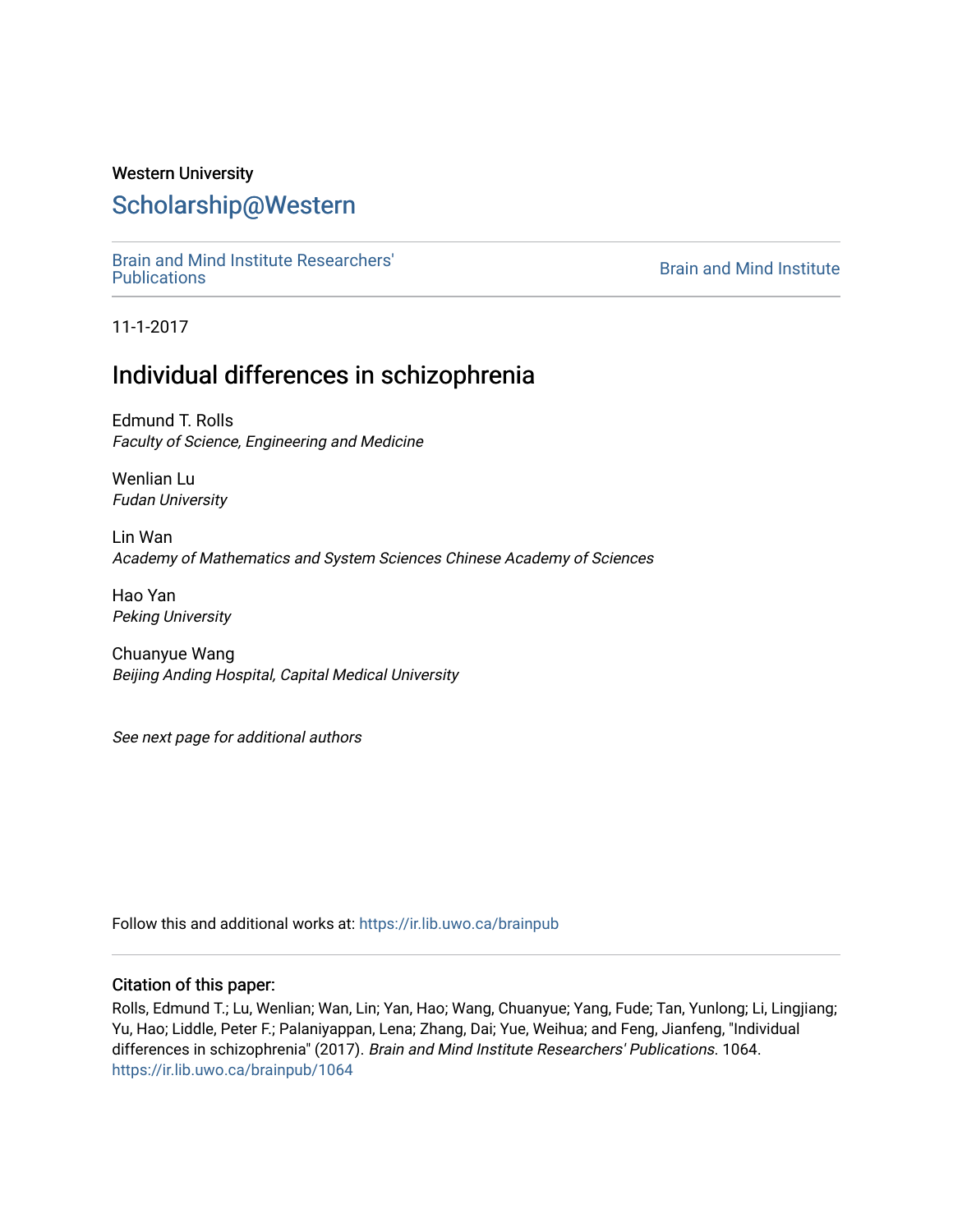# Authors

Edmund T. Rolls, Wenlian Lu, Lin Wan, Hao Yan, Chuanyue Wang, Fude Yang, Yunlong Tan, Lingjiang Li, Hao Yu, Peter F. Liddle, Lena Palaniyappan, Dai Zhang, Weihua Yue, and Jianfeng Feng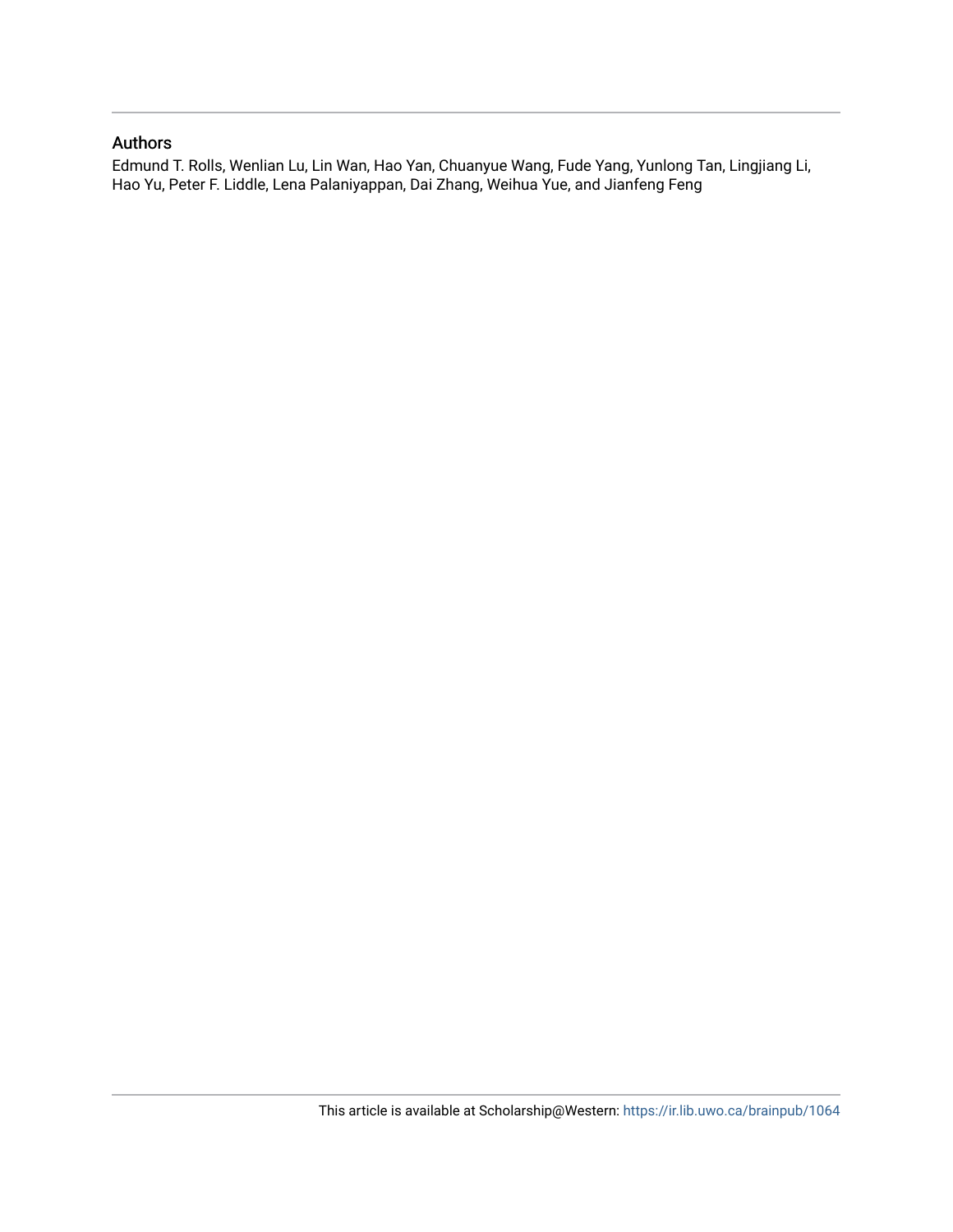# Individual differences in schizophrenia

Edmund T. Rolls, Wenlian Lu, Lin Wan, Hao Yan, Chuanyue Wang, Fude Yang, Yunlong Tan, Lingjiang Li, Chinese Schizophrenia Collaboration Group, Hao Yu, Peter F. Liddle, Lena Palaniyappan, Dai Zhang, Weihua Yue and Jianfeng Feng

#### **Background**

Whether there are distinct subtypes of schizophrenia is an important issue to advance understanding and treatment of schizophrenia.

#### **Aims**

To understand and treat individuals with schizophrenia, the aim was to advance understanding of differences between individuals, whether there are discrete subtypes, and how first-episode patients (FEP) may differ from multiple episode patients (MEP).

#### **Method**

These issues were analysed in 687 FEP and 1880 MEP with schizophrenia using the Positive and Negative Syndrome Scale for (PANSS) schizophrenia before and after antipsychotic medication for 6 weeks.

#### **Results**

The seven Negative Symptoms were correlated with each other and with P2 (conceptual disorganisation),

Previous research has indicated that schizophrenia is heterogeneous in clinical symptoms and time course, suggesting the possibility of identifying subtypes differing in cause and/or pathological mechanism.1 The identification of subtypes could facilitate investigation of cause and mechanism, including the use of genetic and neuroscience approaches.<sup>2-5</sup> Many approaches consider that there are positive symptoms (including hallucinations and delusions), negative symptoms (including low mood, motivation, and emotion), and cognitive symptoms, including poor attention.<sup>6-8</sup> It has been suggested that at least in chronic cases, the positive symptoms split into two subgroups: reality distortion and disorganisation.<sup>7,9</sup> Many studies that have included a wider range of symptoms have found evidence for five clusters of symptoms, namely, reality distortion, disorganisation, negative symptoms, depression and excitation (reviewed by Peralta & Cuesta).10

In order to better understand and treat individuals with schizophrenia, the aims of the present investigation were to understand differences between individuals with schizophrenia; whether there are discrete subtypes of schizophrenia; how first-episode patients (FEP) may differ from multiple episode patients (MEP) and how medication influences the symptoms. Two approaches to delineating the heterogeneity of schizophrenia were taken. One approach was an examination of the pattern of correlation between symptoms to identify underlying symptom communities (or dimensions), presumed to reflect specific pathological processes. Another approach was an examination of the correlations between patients, to identify communities of patients (subtypes) each characterised by a symptom profile reflecting a particular combination of symptom dimensions. In the main text, we employ the standard and well-established hierarchical clustering method using k-means.<sup>11</sup> In the supplement, we present qualitatively similar results obtained using a powerful community detection algorithm based on the

G13 (disturbance of volition), and G7 (motor retardation). The main difference between individuals was in the cluster of seven negative symptoms, which had a continuous unimodal distribution. Medication decreased the PANSS scores for all the symptoms, which were similar in the FEP and MEP groups.

#### **Conclusions**

The negative symptoms are a major source of individual differences, and there are potential implications for treatment.

#### **Declaration of interests**

L.P. received speaker fees from Otsuka Canada and educational grant from Janssen Canada in 2017.

#### **Copyright and usage**

© The Royal College of Psychiatrists 2017. This is an open access article distributed under the terms of the Creative Commons Non-Commercial, No Derivatives (CC BY-NC-ND) license.

concept of modularity described by Newman & Girvan,<sup>12</sup> which was also useful in providing an estimate of the optimum number of communities.

# **Method**

#### **Participants and clinical assessment**

Two samples comprising a total of 2567 patients with schizophrenia were diagnosed according to DSM-IV criteria.<sup>13</sup> The first sample included 687 FEP and drug-naive patients with schizophrenia. The second study sample included 1880 multi-episode patients (MEP) with schizophrenia with average duration of illness 7.97 years. The patients were recruited from in-patients from four research centres (the Sixth Hospital of Peking University, the Second Xiangya Hospital of Central South University, Beijing Anding Hospital and Beijing HuiLongGuan Hospital) with institutional approval of the investigation and informed consent of the patients.

The symptoms were assessed by trained researchers with the 30-item Positive and Negative Syndrome Scale for schizophrenia (PANSS).14 For reference, in PANSS, positive symptoms P1–P7 are Items 1–7, the negative symptoms N1–N7 are Items 8–14 and the general symptoms G1–G16 are Items 15–30. In the figures, unless otherwise stated, the symptoms are presented in this order, 1–30, with the symptoms listed in the legend to Fig. 1a. The PANSS was measured first in each of these patients when they were not receiving drug treatment. Then the patients were provided with one out of the seven randomly assigned drugs (risperidone, quetiapine, perphenazine, olanzapine, haloperidol, aripiprazole and ziprasidone) for a 6-week treatment period, and then the PANSS scores were measured again. This design with the same patients assessed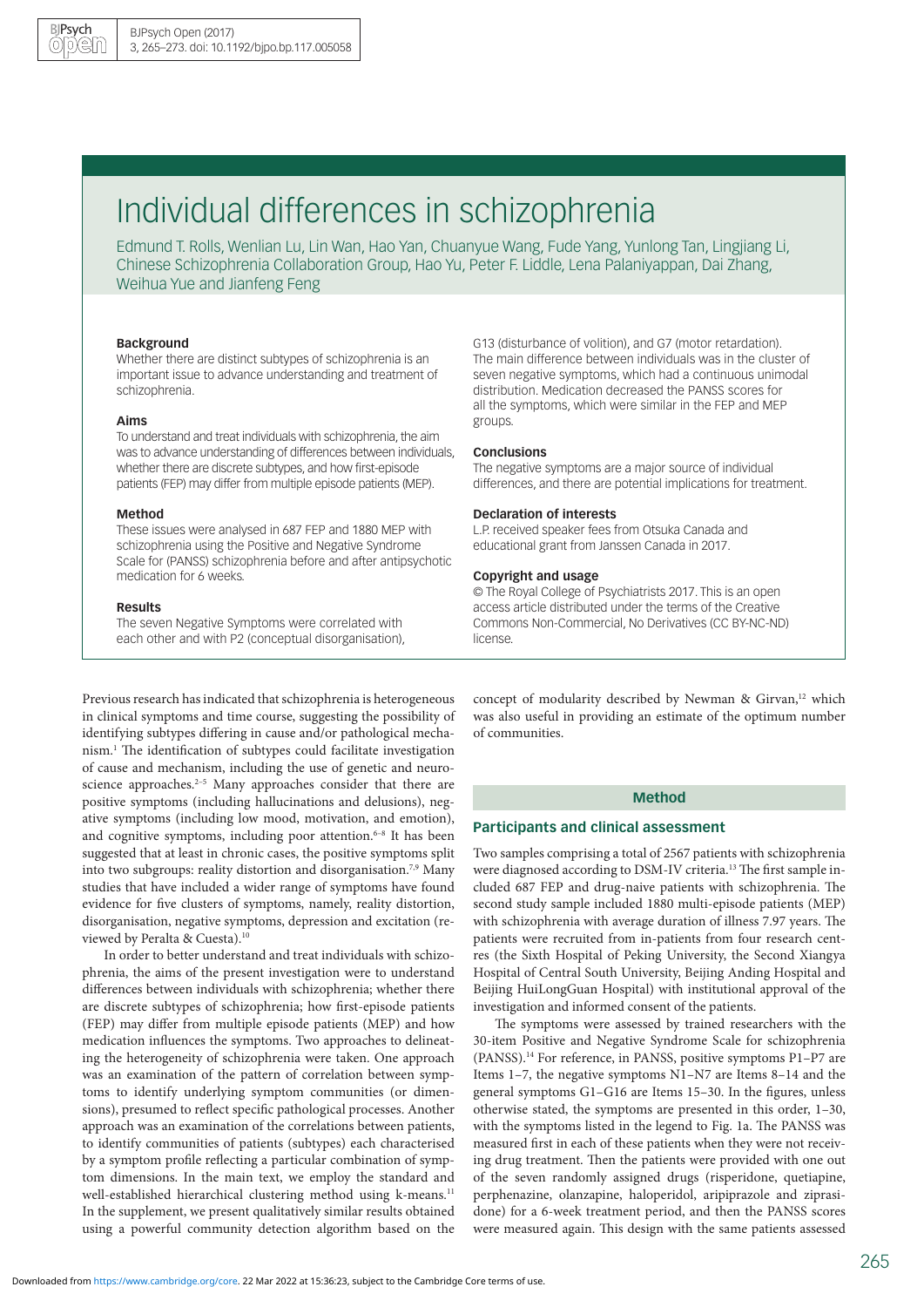before and after medication allowed measurement of the PANSS when untreated, and also enabled the effects of the medication to be assessed using exactly the same patients. Further details of the patient populations and the medication used are provided in the Data supplement.

# **Statistical analysis**

The data consisted for the MEP group of 1880 patient×30 symptom matrix, and for the FEP group of a 687 patient×30 symptom matrix, for the unmedicated pre-treatment state. Corresponding matrices were available for the post-treatment state, providing the symptoms in the same patients after 6 weeks of treatment. The methods included calculating the symptom correlation matrix and the population correlation matrix. We also examined whether there were discrete populations of patients using the k-means clustering method (performed on the population correlation matrix), and then analysed the symptoms in the sub-populations that were detected. We also investigated the distributions of symptoms across the patient sub-populations.

The data were analysed using the k-means cluster analysis algorithms that are a well-accepted approach standardised for availability within Matlab, using the distance measure based on correlations. This analysis was complemented by a modern community detection method described in the Data supplement, which has the advantage that it can automatically provide an indication of the optimal number of subgroups or communities into which to cluster the data.15,16 The k-means approach was the method used for analysis described in the main text, because it is a well-known and understood method for clustering data, and because one major difference between the populations that was identified with this approach was in the negative symptoms which have a component that has a unimodal continuous distribution, so we did not wish to rely on a community detection method that might have difficulty if it was forced to determine the number of communities into which to divide the population if it contained at least in part a continuous distribution. However, for comparison key results with the community detection method are provided in the Data supplement.

#### **Results**

#### **Multi-episode group pre-treatment (MEP\_Pre)**

[Figure 1a](#page-4-0) shows the MEP\_Pre symptom correlation matrix. The negative symptoms (8–14) form a clear cluster. Some correlation between these negative symptoms and P2 (conceptual disorganisation), G11 (poor attention), G13 (disturbance of volition) and G16 (active social avoidance) are also evident in the symptom correlation matrix shown in Fig. 1a. The community detection method indicated that the symptoms belong to four distinguishable communities (Fig. S1). Symptom community four included the majority of the positive symptoms (P1 P4 P5 P6 P7) and general symptoms (G8 G9 G12 G14). Symptom Community 1 included the majority of the negative symptoms (N1 N2 N3 N4 N6) and general symptoms (G7 G13 G16).

As shown in Fig. S2, the community detection algorithm indicated that the sample contained three distinguishable communities of patients. The patient clusters generate by the three-cluster output of the k-mean algorithm had distinct symptom profiles (Fig. 1b). In the MEP\_Pre sample, the sub-population labelled PN (positive and high negative symptoms, 694 cases) had high values for the negative symptoms (N1–N7=symptoms 8–14). The sub-population labelled Pn (positive and intermediate negative symptoms, 535 cases) had intermediate values for the negative symptoms. The sub-population

labelled P (positive and low negative symptoms, 651 cases) had low values for the negative symptoms, especially N1 and N2. Little else differed between these clusters, except that the PN cluster had a higher value for P2 (conceptual disorganisation) and relatively small values for P1 and P3–P6; whereas the P cluster had relatively high scores on symptoms P1, P3–P7, G8 and G9.

These analyses provided evidence that the scores of the negative symptoms were an important factor that was different between the three populations detected with k-means, and equally by the community detection algorithm (see Data supplement Fig. S3). Furthermore, Fig. 1a shows that there are moderately high correlations between the seven negative symptoms, N1–N7 (Symptoms 8–14). To investigate how the negative symptoms were distributed across the population of MEP patients, the population  $\times$  symptom data matrix was sorted by the mean value of symptoms N1–N7. The result shown in Fig. 2a indicates that there is a graded distribution of the negative symptoms across the population of 1880 MEP patients, with patients at one end of the distribution having scores close to 1 (the minimum score possible) and at the other end close to 7 (the maximum score possible). (In a control analysis, it was found that this does not apply to the positive symptoms, which are not continuously graded throughout the range between scores of 1 and 7 as are the negative symptoms shown in Fig. 2a.)

Further evidence was then sought of whether the distribution of the mean score for the seven negative symptoms was continuous and unimodal. [Figure 2b](#page-5-0) and [c](#page-5-0) show that the distribution of the mean of the average of the negative symptom scores in the MEP\_ Pre group has a unimodal distribution, in one dimension, rather than a bimodal or multimodal distribution. Thus the most important way in which the three sub-populations of MEP–Pre patients differed was in the negative symptom scores, which are continuously distributed from 1 to 7.

#### **Multi-episode group post-treatment (MEP\_Post)**

The MEP\_Post symptom correlation matrix showed, similarly to the MEP\_Pre condition illustrated in Fig. 1a, that the negative symptoms (8–14) form a clear cluster (Fig. S5). Three sub-population clusters were again found by the community detection algorithm and the three clusters in the MEP\_Post dataset that were detected with the k-means algorithm which had 631 patients in the PN cluster, 643 in the Pn cluster and 606 in the P cluster.

[Figure 1c](#page-4-0) shows the average symptom values in the three patient clusters for the MEP\_Post group. The group labelled PN (positive and high negative symptoms) had high values for the negative symptoms (N1–N7=symptoms 8–14). The group labelled Pn (positive and intermediate negative symptoms) had intermediate values for the negative symptoms. The group labelled P (positive and low negative symptoms) had low values for the negative symptoms and relatively low values also for the positive symptoms. It is notable that the scores on all or most of the symptoms have been decreased by the medication [\(Fig. 4d\)](#page-7-0). Just as in the MEP\_Pre condition, a continuously graded distribution of the negative symptoms across the population of 1880 MEP\_Post patients was found, with patients at one end of the distribution having scores close to 1 (the minimum score possible) and at the other end close to 7 (the maximum score possible).

#### **First-episode group pre-treatment (FEP\_Pre)**

[Figure 3a](#page-6-0) shows the FEP\_Pre symptom correlation matrix. The negative symptoms (8–14) form a clear cluster.

The community detection algorithm detected three clusters or sub-populations of patients, and [Fig. 3b](#page-6-0) shows the average symptom values in the three patient clusters for the FEP\_Pre group from

266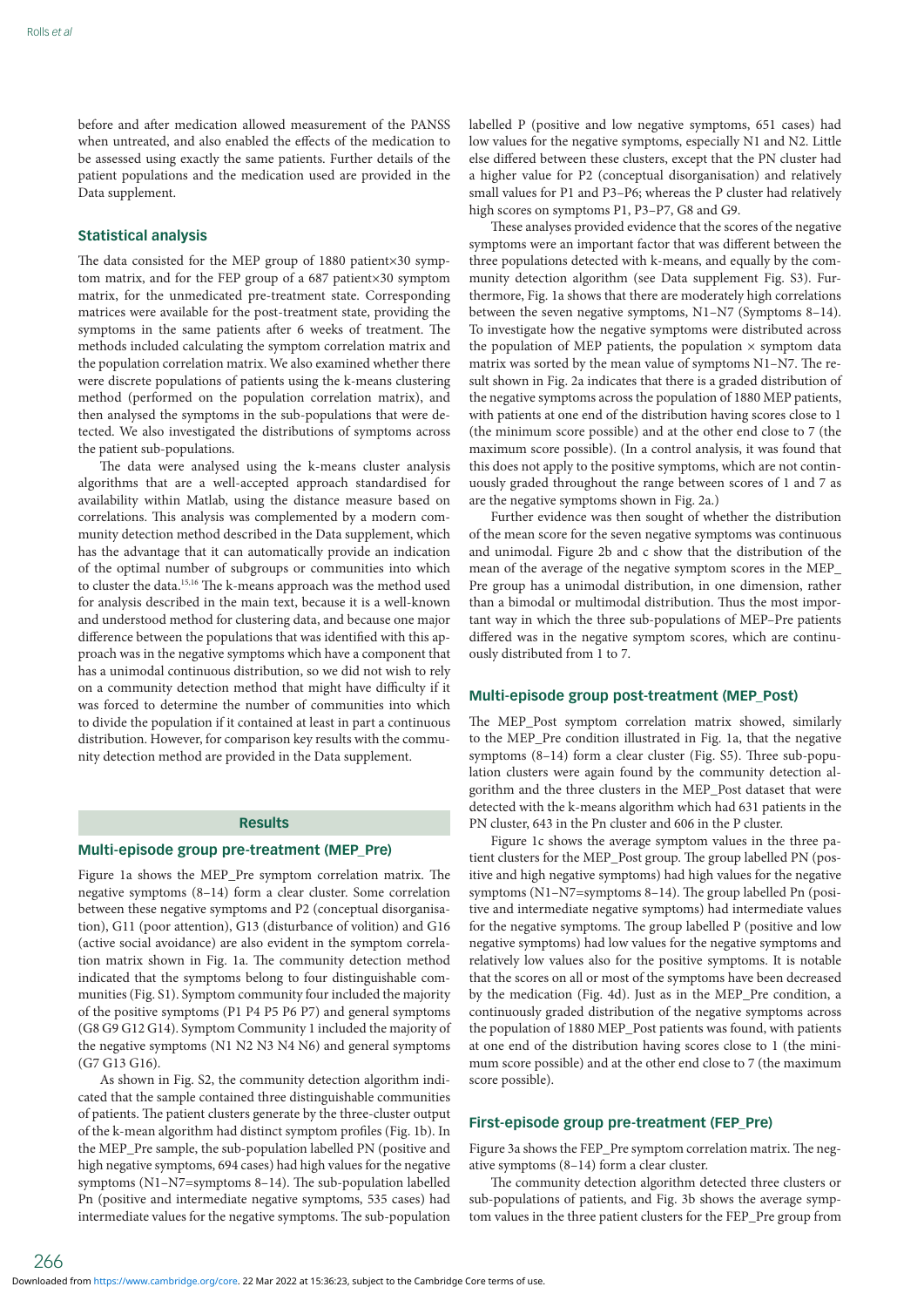

<span id="page-4-0"></span>**Fig. 1.** (a) MEP\_Pre symptom correlation matrix. The colour bar indicates the value of the Pearson correlation. In PANSS (14), P1–P7 are Symptoms 1–7, N1–N7 are Symptoms 8–14 and G1–G16 are Symptoms 15–30. The values for each score are 1–7. The symptoms are as follows: Delusions (P1), Conceptual disorganisation (P2), Hallucinations (P3), Hyperactivity (P4), Grandiosity (P5), Suspiciousness/persecution (P6), Hostility (P7), Blunted affect (N1), Emotional withdrawal (N2), Poor rapport (N3), Passive/apathetic social withdrawal (N4), Difficulty in abstract thinking (N5), Lack of spontaneity and flow of conversation (N6), Stereotyped thinking (N7), Somatic concern (G1), Anxiety (G2), Guilt feelings (G3), Tension (G4), Mannerisms and posturing (G5), Depression (G6), Motor retardation (G7), Uncooperativeness (G8), Unusual thought content (G9), Disorientation (G10), Poor attention (G11), Lack of judgment and insight (G12), Disturbance of volition (G13), Poor impulse control (G14), Preoccupation (G15) and Active social avoidance (G16). (b) MEP\_Pre average symptom values in the three patient clusters detected by k-means. (c) MEP\_Post average symptom values in the three patient clusters detected by k-means.

the k-means analysis. The group labelled PN (positive and high negative symptoms) had high values for the negative symptoms (N1–N7=symptoms 8–14). The group labelled Pn (positive and intermediate negative symptoms) had intermediate values for the negative symptoms. The group labelled P (positive and low negative symptoms) had low values for the negative symptoms. Little else differed between these clusters, except that the PN cluster has a smaller value for P1 (delusions) and P3 (hallucinatory behaviour) (Symptoms 1 and 3) and has higher scores for Symptoms 27–30 (G13–G16). The three clusters contained 228, 233 and 226 patients, respectively. The symptom profiles of the groups detected by the k-means algorithm (Fig. 3b) are very similar to the profiles of the corresponding groups detected by the community detection algorithm (Figs. S9 and S10).

[Figure 3a](#page-6-0) shows that there are moderately high correlations between the seven negative symptoms, N1–N7 (Symptoms 8–14). To investigate how the negative symptoms were distributed across the population of FEP patients, the population  $\times$  symptom data matrix was sorted by the mean value of Symptoms N1–N7. The result shown in [Fig. 4a](#page-7-0) indicates that there is a graded distribution of the negative symptoms across the population of 687 FEP\_Pre patients, with patients at one end of the distribution having scores close to 1 (the minimum score possible) and at the other end close to 7 (the maximum score possible).

[Figure 4b](#page-7-0) and [c](#page-7-0) shows that the distribution of the mean of the average of the negative symptom scores in the FEP\_Pre group has a unimodal distribution, in one dimension, rather than a bimodal or multimodal distribution. Thus the most important way in which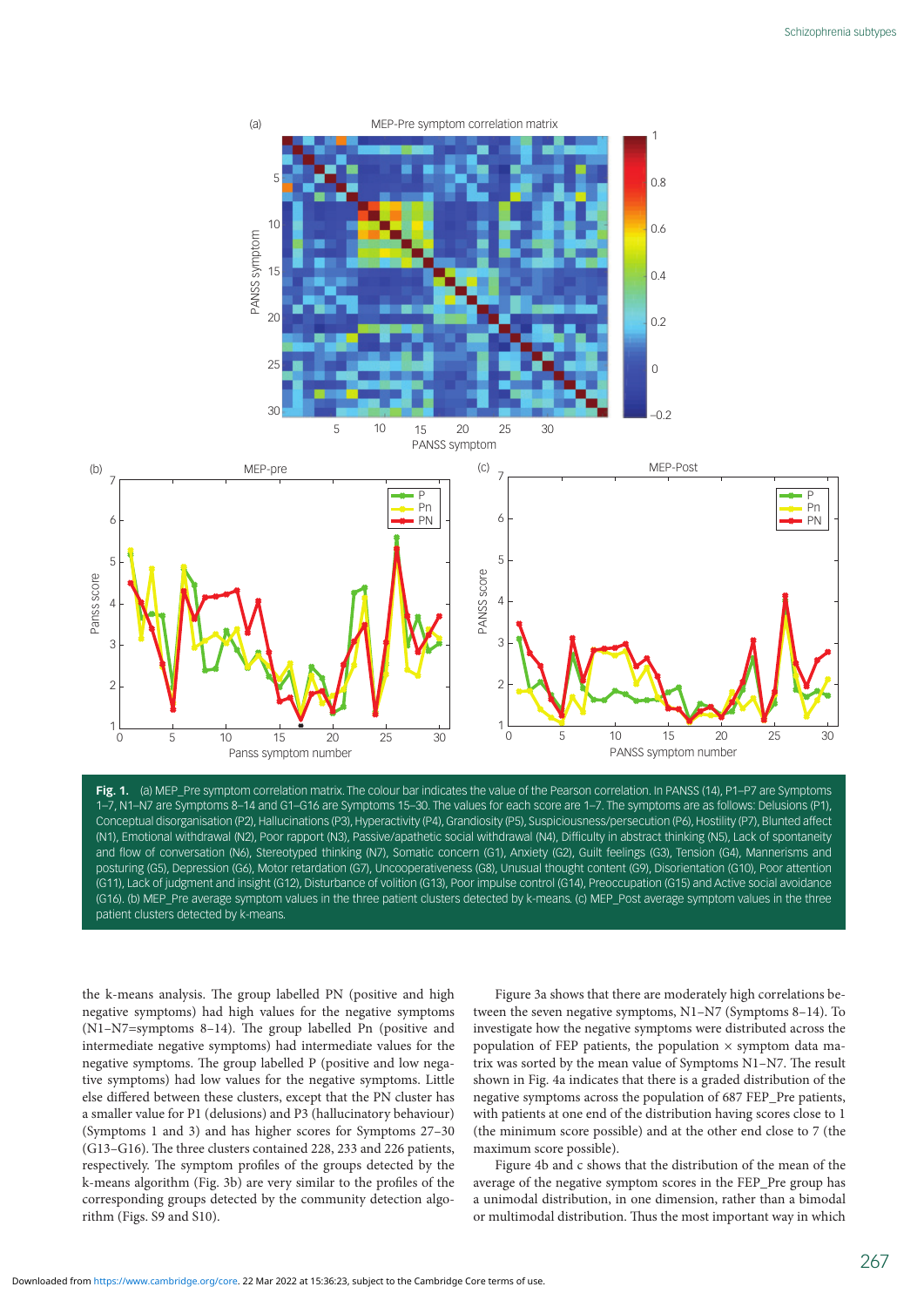

<span id="page-5-0"></span>Fig. 2. (a) MEP Pre group sorted by the average value of the negative symptoms, N1–N7 (Symptoms 8–14). The colour bar on the right shows the PANSS score in the range 1–7. (b) The average score for Symptoms N1–N7 shown sorted by its value in each member of the MEP\_Pre population (green). The red plot shows the value for N1. (c) A histogram of the average score for Symptoms N1–N7 in the MEP\_Pre group.

the three sub-populations of FEP\_Pre patients differed was in the negative symptom scores, which are continuously distributed from 1 to 7.

## **First-episode group post-treatment (FEP\_Post)**

The FEP\_Post symptom correlation matrix showed, similarly to the FEP\_Pre condition illustrated in Fig. 3a, that the negative symptoms (8–14) form a clear cluster (Fig. S12). Three sub-population clusters were again found by the community detection algorithm (Fig. S13), and the three clusters in the FEP\_Post dataset that were detected with the k-means algorithm had 288 patients in the PN cluster, 221 in the Pn cluster and 178 in the P cluster.

[Figure 3c](#page-6-0) shows the average symptom values in the three patient clusters for the FEP\_Post group. The group labelled PN (positive and high negative symptoms) had high values for the negative symptoms (N1–N7=symptoms 8–14). The group labelled Pn (yellow) had high scores for P1–P7 and intermediate values for the negative symptoms. The group labelled P had low values for the negative

268

and positive symptoms. It is notable that the scores on all or most of the symptoms have been decreased by the medication (Fig. 4e). Just as in the FEP\_Pre condition, a continuously graded distribution of the negative symptoms across the population of 687 FEP\_Post patients was found, with patients at one end of the distribution having scores close to 1 (the minimum score possible) and at the other end close to 7 (the maximum score possible).

### **Effects of treatment on the PANSS scores**

The effects of treatment with antipsychotic drugs on the PANSS symptom scores for the MEP and FEP groups are shown in Fig. 4d and e. Interestingly, the treatment reduced almost all the symptoms (with smaller effects for those close to baseline). The effects on the symptoms were highly similar in the MEP and FEP groups. Moreover, the reductions in the scores of the negative symptoms for the different sub-populations PN, Pn and P produced by the medication were similar (making allowance for the fact that the pre-treatment value was different in the three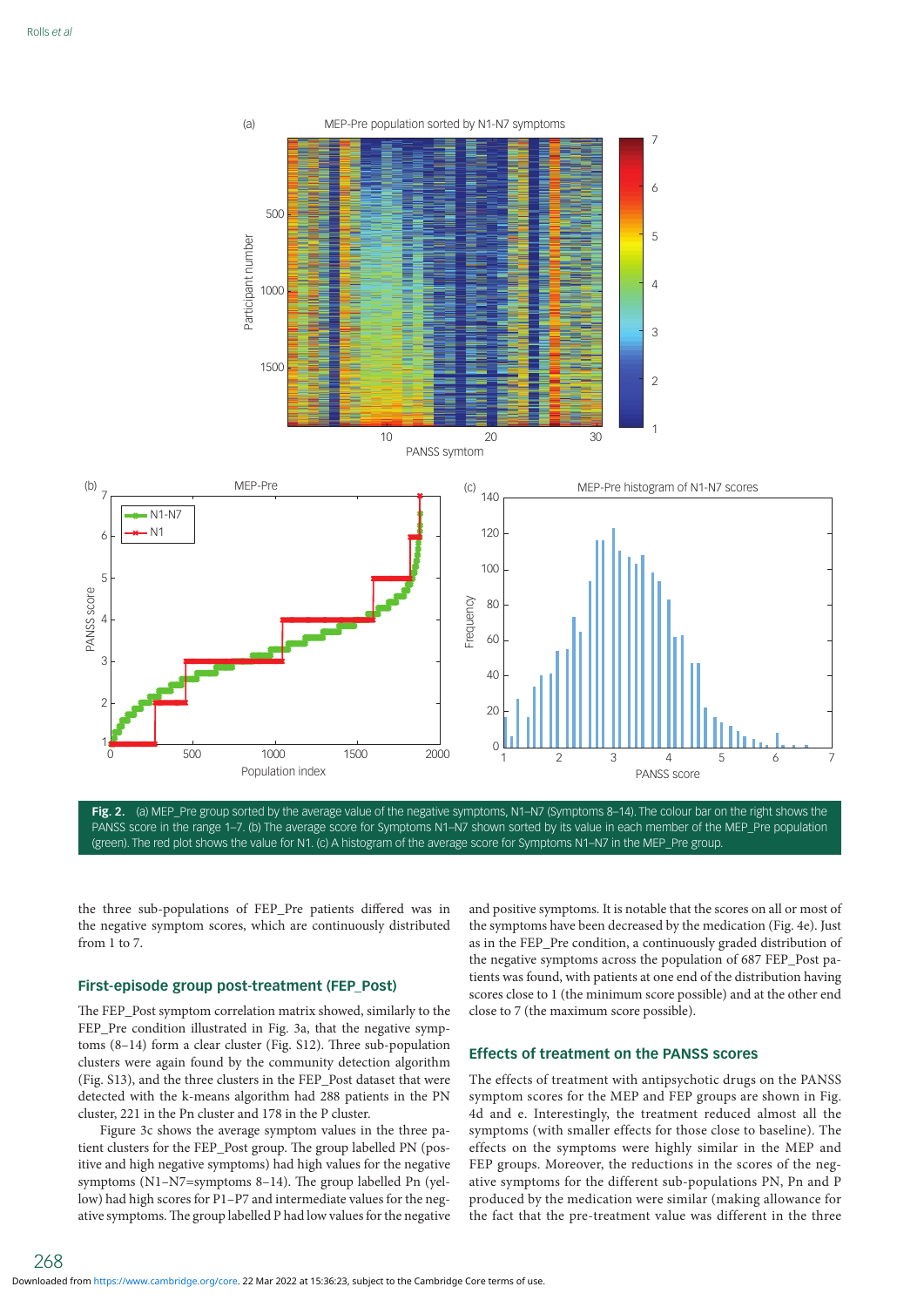

<span id="page-6-0"></span>Fig. 3. (a) FEP\_Pre symptom correlation matrix. The colour bar indicates the value of the Pearson correlation. In PANSS (14), P1–P7 are Symptoms 1–7, N1–N7 are Symptoms 8–14 and G1–G16 are Symptoms 15–30. The values for each score are 1–7. (b) FEP\_Pre average symptom values in the three patient clusters detected by k-means. (c) FEP\_Post average symptom values in the three patient clusters detected by k-means.

sub-populations). The treatment consisted of one out of seven randomly assigned drugs (risperidone, quetiapine, perphenazine, olanzapine, haloperidol, aripiprazole and ziprasidone) for a 6-week treatment period. Further details on the effects of the treatments are available from the authors on request and will be provided elsewhere.<sup>16</sup>

#### **Comparison of MEP and FEP groups**

It is evident from [Fig. 4d](#page-7-0) and [e](#page-7-0) that in the pre-treatment condition, the FEP and MEP groups had almost identical scores, and this is confirmed by the explicit comparison shown in Fig. S19. It is evident from [Fig. 4d](#page-7-0) and [e](#page-7-0) that in the post-treatment condition, the FEP and MEP groups had almost identical scores (though lower than in the pre-treatment groups), and this is confirmed by the explicit comparison shown in Fig. S20.

# **Community detection results**

The community detection algorithm fast\_mo<sup>15</sup> and its modified form fast\_mo\_sgn<sup>16</sup> applied to the population correlation matrix produced very similar results as shown in the Data supplement (Figs. S1–S14) to those described in the main text using k-means, with the main difference that the numbers of patients in the different clusters or communities differed somewhat.

# **Factor analysis and multidimensional scaling on the symptom correlation matrices**

To provide further insight into how the different PANSS symptoms are related to each other and how they separate from each other, factor analyses and multidimensional scaling were performed on the symptom correlation matrices, as described in the Data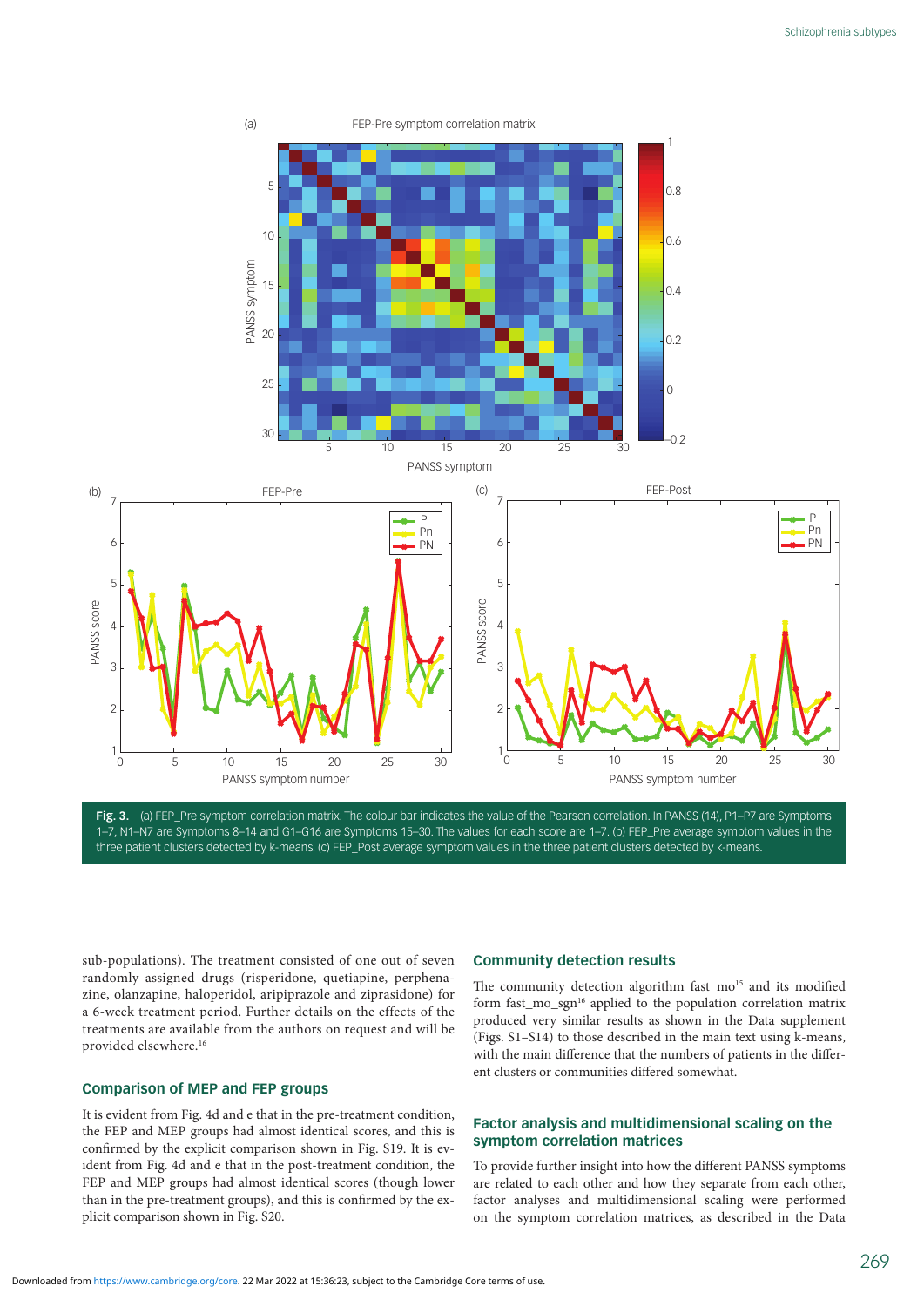

<span id="page-7-0"></span>**Fig. 4.** (a) FEP\_Pre group sorted by the average value of the negative symptoms, N1–N7 (Symptoms 8–14). The colour bar on the right shows the PANSS score in the range 1–7. (b) The average score for Symptoms N1–N7 shown sorted by its value in each member of the FEP\_Pre population (green). The red plot shows the value for N1. (c) A histogram of the average score for Symptoms N1–N7 in the FEP\_Pre group. (d and e) PANSS symptom scores before and after treatment for (d) the MEP and (e) the FEP groups.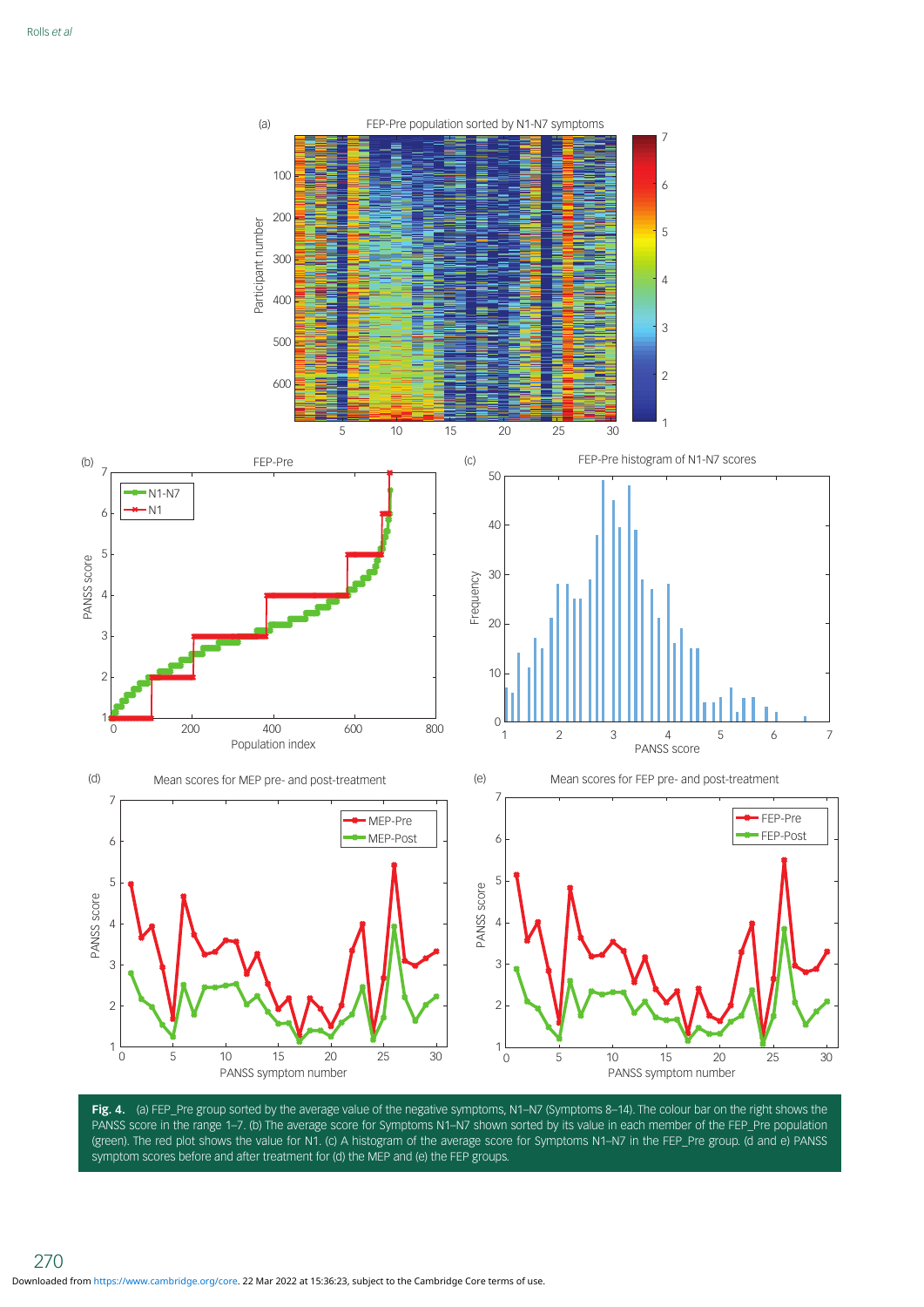supplement. These confirm that the major source of variation between individuals with schizophrenia is in the negative symptoms.

#### **Discussion**

The results of the analysis on the datasets with 687 FEP with schizophrenia before treatment (FEP\_Pre) and after treatment (FEP\_Post), and 1880 MEP before treatment (MEP\_Pre) and after treatment (MEP\_Post), provide evidence that a major difference between patients is the extent of the negative symptoms (Figs 1–4). There is little evidence for very discrete populations, with instead a gradation in the amount of the negative symptoms found across the patient populations (Figs 1–4). Indeed, the distributions for the mean of the negative symptoms N1–N7 are unimodal (Figs 2 and 4), so there is little support for discrete subtypes of schizophrenia, on the basis of PANSS scores. Indeed, when the k-means and the community detection algorithms did separate the patient populations into three groups, these groups were distinguished mainly by the amount of the negative symptoms, as illustrated in Figs 1, 3, S3, S4, S10 and S11. [Figures 4d](#page-7-0), e and S19 show that the PANSS symptoms are almost identical before treatment in the FEP and MEP groups. [Figures 4d](#page-7-0), e and S20 show that the PANSS symptoms are almost identical after treatment in the FEP and MEP groups. The results shown in Fig. 4d and e show that medication decreases the scores on essentially all PANSS symptom scores.

Our finding of a continuous unimodal distribution of negative symptoms is consistent with many cross-sectional studies that have described the heterogeneity of schizophrenia in terms of multiple dimensions (reviewed by Peralta & Cuesta<sup>10</sup>). Our findings indicate that the negative dimension plays a particularly important role in differentiating patients, but do not provide evidence for discrete subtypes of illness. However, our cross-sectional analyses do not address the question of whether or not taking account of persistence of symptoms or treatment response might help identify discrete subtypes. Some previous studies that have taken account of the tendency of symptoms to persist have identified a subtype of illness designated deficit schizophrenia, characterised by persistent primary negative symptoms.<sup>17,18</sup> Other studies, reviewed by Gillespie *et al*, 19 have concluded that treatment-resistant schizophrenia might be categorically distinct from treatment-responsive schizophrenia.

Evidence from many treatment trials, reviewed by Barry *et al*, 20 indicates that negative symptoms tend to be poorly responsive to treatment. However, we found in our very large patient sample that positive and negative symptoms reduced to a similar degree during treatment. An issue that must be considered is the characteristics of the patient sample, including selection criteria. It is illustrative to compare our findings with Tollefson *et al*<sup>21</sup> in a trial of olanzapine compared with haloperidol in a large sample of approximately 2000 patients. (Although the focus of Tollefson *et al* study was on the differences between responses to the two different antipsychotics, those differences were small and for the purpose of this discussion the differences between the antipsychotics is of limited relevance.) Tollefson *et al* reported a reduction of six points in PANSS negative symptom scores after 6 weeks of treatment with olanzapine and five points after 6-weeks treatment with haloperidol. We found a reduction in PANSS negative symptom scores of 8.2 points in MEP and 8.3 points in FEP cases. It is possible that the fact that we excluded cases with treatment resistant illness, whereas Tollefson *et al* did not, contributed to the difference in the magnitude of the reduction produced by antipsychotics. In addition, it is possible that social, cultural or ethnic influences contributed to the greater reduction in negative symptoms in our sample. We discuss this in greater detail in the Data supplement in the 'Social, cultural and ethnic influences on response to treatment' section.

It should be noted that we did not attempt to distinguish primary from secondary negative symptoms. Our finding of a significant correlation between the reduction in positive symptoms and the reduction in negative symptoms raises the possibility that a proportion of the negative symptoms reported in our study might be secondary negative symptoms which are expected to decrease during treatment. However, the results of an analysis of covariance presented in the Data supplement show that the reduction in the negative symptoms produced by the medication was in part independent of the reduction in the positive symptoms.

Furthermore, it is noteworthy that we found MEP and FEP cases exhibited similar decreases in symptom severity during 6-weeks treatment. In contrast, other moderately large studies have reported that FEP cases show a greater reduction in symptoms during treatment than MEP cases.<sup>22</sup> In a longitudinal study extending over the first 5 years of illness, Lieberman *et al*<sup>23</sup> found that treatment response diminished with increasing number of relapses. It is possible that the exclusion of participants with treatment-resistant illness from our MEP sample contributed to our finding of a relatively large reduction of negative symptoms in MEP cases.

#### **Further analyses showed the following**

The negative symptoms (N1–N7) are moderately well correlated with each other (Figs 1a and 3a). As demonstrated in the Data supplement, the results of applying the community detection algorithm fast\_mo\_sgn to the symptoms showed that in the MEP and FEP groups, both Pre- and Post-treatment, four symptom communities were detected (with one minor exception). One community generally included most of the positive symptoms and another community included most of the negative symptoms (Figs S1, S5, S8 and S12). The analysis of symptom communities identified a community of symptoms dominated by anxiety and depression (G6) in both FEP (Fig. S8) and MEP (Fig. S1) groups, both before and after treatment. This is consistent with many studies that have reported a depression syndrome in schizophrenia (see the review by Peralta & Cuesta<sup>10</sup>). Furthermore, in the MEP\_Pre cases, there was a community of symptoms reflecting disorganisation of thought and behaviour, together with cognitive symptoms such as poor attention, resembling the disorganisation syndrome identified in symptomatic cases of chronic schizophrenia by Bilder et al<sup>9</sup> and Liddle.<sup>7</sup> Further analysis of just the negative symptoms found that they could be separated into three communities (N1, N2 and N4; N3 and N6; and N5 and N7), and that these symptom communities were all similarly reduced by medication (Data supplement).

The results shown in Figs S19 and S20 show that the PANSS symptoms are very similar between FEP and MEP groups without medication; and that the medication produces changes in both groups which make the FEP\_Post and MEP\_Post groups very similar after medication. These findings have major implications for 'staging' hypotheses of schizophrenia. Any 'staging' hypothesis would need to carefully factor out the effects of treatment for its results to be interpretable. It may be that very long-term patients with schizophrenia do show symptom differences.<sup>5</sup> But if so, that would be related to the long-term nature of the disease not clearly evident in the MEP and FEP groups described here.

K-means cluster analysis can be used to divide the patients into 2–4 sub-populations (with results for three sub-populations presented), which differ from each other mainly in the extent of the negative symptoms. Community detection analysis (using fast\_mo\_sgn)<sup>16</sup> (modified from15) provides a very similar set of three sub-populations of both the MEP and FEP group, though the numbers of patients in each population are not identical. To the extent that the distribution of the negative symptoms is in part continuous, the cluster/community detection may not imply that the sub-populations are very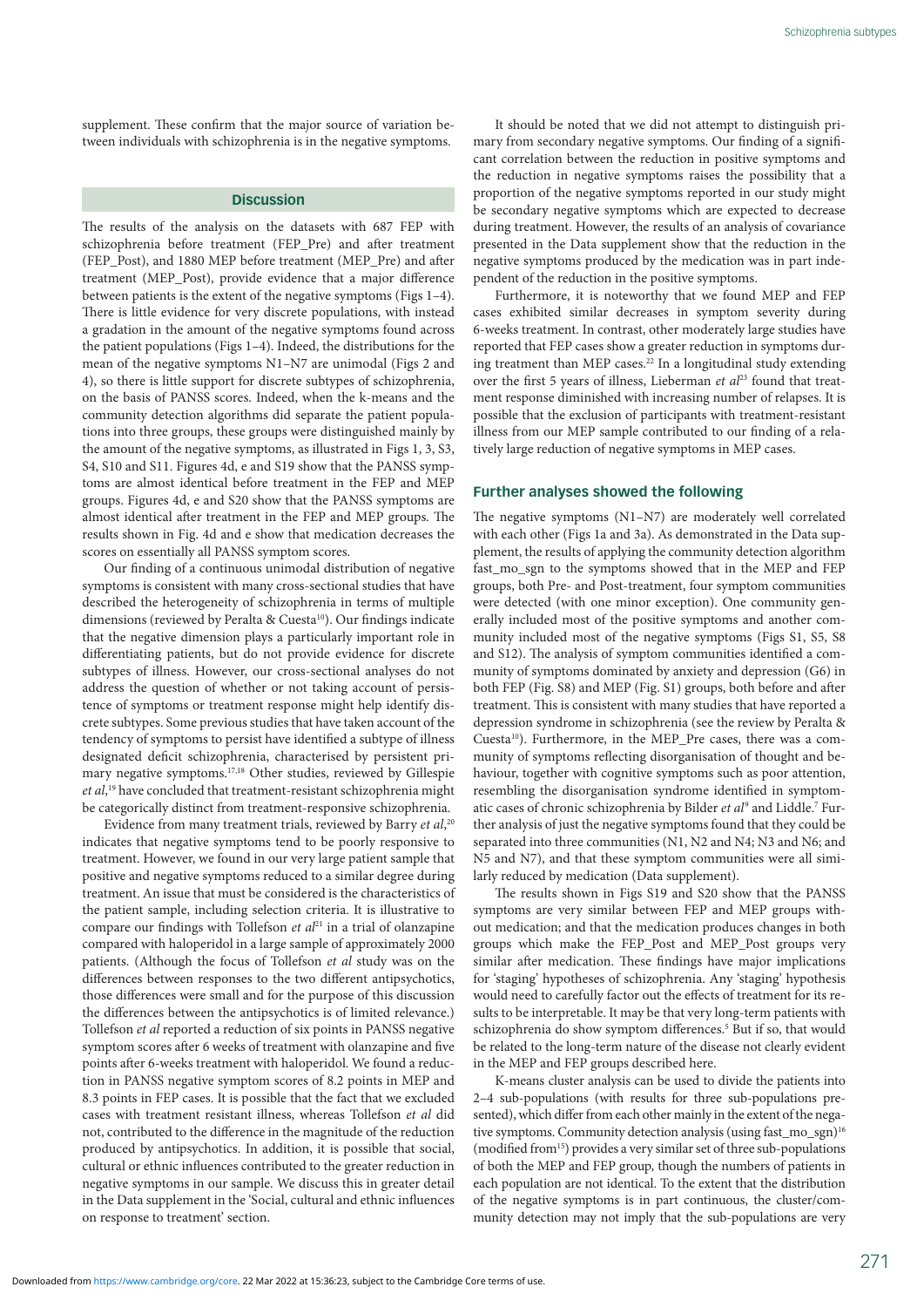discrete. Instead, a continuous distribution of the negative symptom scores from 1 to 7 across the population, as illustrated in Figs 1–4, needs to be considered. One way to assess patients clinically might be on the mean of the seven negative symptom PANSS scores, and clinicians may wish to consider different treatments with the graded distribution across the population in mind, with for example some findings becoming available from Lu *et al* (in preparation).16

The finding that the main difference in the PANSS scores of different patients is in the extent of the negative symptoms is of considerable interest. If a k-means analysis is performed using only the values of the negative symptoms, then three population communities are found which differ in the mean value of the negative symptoms (Figs S4 and S11). This adds to the evidence that the values of the negative symptom scores are an important factor in producing different sub-populations or communities, and moreover that what distinguishes these communities includes a difference in the mean negative symptom scores. Furthermore, the evidence in the Data supplement indicates that the negative symptoms are independent of the positive and general symptoms (i.e. the correlations between these symptoms pre-treatment is close to zero), so that there must be at least two partly independent underlying brain processes that are involved.

Subtypes of schizophrenia are no longer included in DSM-5, and this large study with unmedicated patients is of interest in that context, for no highly discrete subtypes of patients were detected in this study, but instead there was a continuous distribution of the mean value of the negative symptoms in both the FEP and MEP populations. The subtypes of symptoms illustrated in Figs S1, S5, S8 and S12 do show how a modern community detection algorithm clusters together different symptoms, with one symptom community including, for example, most of the positive symptoms, and a second community including most of the negative symptoms.

The present investigation adds to previous analyses of subtypes of schizophrenia (e.g.<sup>11,24-26</sup>) by using a very much larger sample of patients (2567) than in any previous investigation; by investigating the symptoms in the same patients in both the unmedicated and medicated states; by comparing the symptoms in FEP and MEP and by including a more powerful machine learning, community detection, approach. This investigation differs from the analysis of a partly overlapping FEP patient population by Lu *et al* (in preparation)<sup>16</sup> in that we used here the same participants unmedicated and medicated to understand the effects of the medication, which may produce clearer results than comparing two different groups when unmedicated or not; in the use of more classical clustering approaches to define how the symptoms cluster and how the members of the population cluster; and in the emphasis on the continuous unimodal distribution of the negative symptoms which differs between individuals, instead of focusing on communities that are thought to be distinct because they have been categorised separately by a community detection algorithm which looks for distinct communities.15

Apart from the large sample size in this study, a strength is that the patients came from several centres, and that similar results were obtained from the different centers.16 Another strength is assessment of the PANSS when unmedicated and after 6 weeks of medication in the same patients. Several limitations may be mentioned. PANSS data were used to identify the communities in the present investigation and the communities may become further refined when further measures of differences between patients are included. Some PANSS items, such as difficulty in abstract thinking (N5) and poor attention (G11), include what may be different aspects of impoverished and disorganised thinking within single items, and separate assessment might lead to a richer categorisation.<sup>7,27</sup> Further we suggest that the classification of possible subtypes of schizophrenia could be enhanced by also including information from functional neuroimaging and from genetics.

In conclusion, in a very large sample of cases of schizophrenia, we have demonstrated that variation in the negative symptoms is an important aspect of the variation between patients with schizophrenia. The severity of the negative symptoms has a continuous unimodal distribution supporting a dimensional description of the heterogeneity of the illness, at least with respect to the negative symptoms. Furthermore, in this sample from which treatment resistant cases were excluded, the severity of the negative symptoms decreased substantially during 6 weeks of antipsychotic treatment in both FEP and MEP cases.

**Edmund T. Rolls,** MA, DPhil, DSc, Department of Computer Science, University of Warwick, Coventry, UK; Oxford Centre for Computational Neuroscience, Oxford, UK; **Wenlian Lu,** PhD, Centre for Computational Systems Biology, Fudan University, Shanghai, PR China; **Lin Wan**, PhD, National Center for Mathematics and Interdisciplinary Sciences, The Key Laboratory of Systems and Control, Academy of Mathematics and Systems Science, Chinese Academy of Sciences, Beijing, PR China; **Hao Yan**, MD, Institute of Mental Health, the Sixth Hospital, Peking University, Beijing, PR China; Key Laboratory of Mental Health, Ministry of Health & National Clinical Research Center for Mental Disorders, Peking University, Beijing, PR China; **Chuanyue Wang**, MD, Beijing Anding Hospital, Capital Medical University, Beijing, PR China; **Fude Yang**, M.M., Beijing HuiLongGuan Hospital, Peking University, Beijing, PR China; **Yunlong Tan**, Beijing HuiLongGuan Hospital, Peking University, Beijing, PR China; **Lingjiang Li**, MD, Institute of Mental Health, The Second Xiangya Hospital of Central South University, Changsha, PR China; **Chinese Schizophrenia Collaboration Group** (see Data supplement); **Hao Yu**, PhD, Institute of Mental Health, the Sixth Hospital, Peking University, Beijing, PR China; Key Laboratory of Mental Health, Ministry of Health & National Clinical Research Center for Mental Disorders, Peking University, Beijing, PR China; **Peter F. Liddle**, MBBS, MRCPsych, PhD, Centre for Translational Neuroimaging, Institute of Mental Health, Division of Psychiatry & Applied Psychology, University of Nottingham, Nottingham, UK; Sir Peter Mansfield MR Centre, University of Nottingham, Nottingham, UK; **Lena Palaniyappan**, MBBS, PhD, Department of Psychiatry, University of Western Ontario, London, Ontario, Canada; Department of Medical Biophysics, University of Western Ontario, London, Ontario, Canada; Robarts & Lawson Health Research Institutes, London, Ontario, Canada; **Dai Zhang**, MD, Institute of Mental Health, the Sixth Hospital, Peking University, Beijing, PR China; Key Laboratory of Mental Health, Ministry of Health & National Clinical Research Center for Mental Disorders, Peking University, Beijing, PR China; Peking-Tsinghua Joint Center for Life Sciences/PKU-IDG/McGovern Institute for Brain Research, Peking University, Beijing, China; **Weihua Yue**, MD, Institute of Mental Health, the Sixth Hospital, Peking University, Beijing, PR China; Key Laboratory of Mental Health, Ministry of Health & National Clinical Research Center for Mental Disorders, Peking University, Beijing, PR China; **Jianfeng Feng**, PhD, Department of Computer Science, University of Warwick, Coventry, UK

**Correspondence:** Jianfeng Feng, Centre for Computational Systems Biology, School of Mathematical Sciences, Fudan University, Shanghai, China; Department of Computer Science, University of Warwick, Coventry CV4 7AL, UK. E-mail: [jianfeng64@gmail.com](mailto:jianfeng64@gmail.com); Professor Weihua Yue, The Sixth Hospital, Peking University, Beijing, 100191, China. Email: [dryue@bjmu.edu.cn](mailto:dryue@bjmu.edu.cn); Edmund Rolls, University of Warwick, Coventry, UK. Email: [Edmund.Rolls@warwick.ac.uk](mailto:Edmund.Rolls@warwick.ac.uk).

First received 4 May 2017, final revision 31 Jul 2017, accepted 23 Sep 2017

# **Funding**

J.F.F. is a Royal Society Wolfson Research Merit Award holder, partially supported by the NCMIS of the Chinese Academy of Sciences (CAS) and Key Program of National Natural Science Foundation of China (NSFC) grant (No. 91230201). W.H.Y. was supported by grants from the National Key Research and Development Program (2016YFC1307000), National Key Technology R&D Program of China (2015BAI13B01) and National High Technology Research and Development Program of China (2008AA02Z401, 2009AA022702). L.W. is supported by the Strategic Priority Research Program of the CAS (XDB13050000), the NCMIS of the CAS, the LSC of the CAS, the Youth Innovation Promotion Association of the CAS, and NSFC grant (No.11571349). S.X.G. is supported by the NSFC grant (No. 11271121), Program for New Century Excellent Talents in University (NCET-13-0786) grant, and Natural Science Foundation of Hunan Province (2015JJ1010). P.F.L. is supported by MRC grant MR/K020803/1 for an investigation of brain function in schizophrenia. L.P. is supported by the Academic Medical Organization of Southwestern Ontario (AMOSO) and Canadian Institute of Health Research [CIHR Grant No. (377213/ 201610PJT)].

The work of the Chinese Schizophrenia Collaboration Group (contact Prof W Yue, [dryue@](mailto:dryue@bjmu.edu.cn) [bjmu.edu.cn\)](mailto:dryue@bjmu.edu.cn) is fully acknowledged. The members and their affiliations are listed in the data supplement.

272